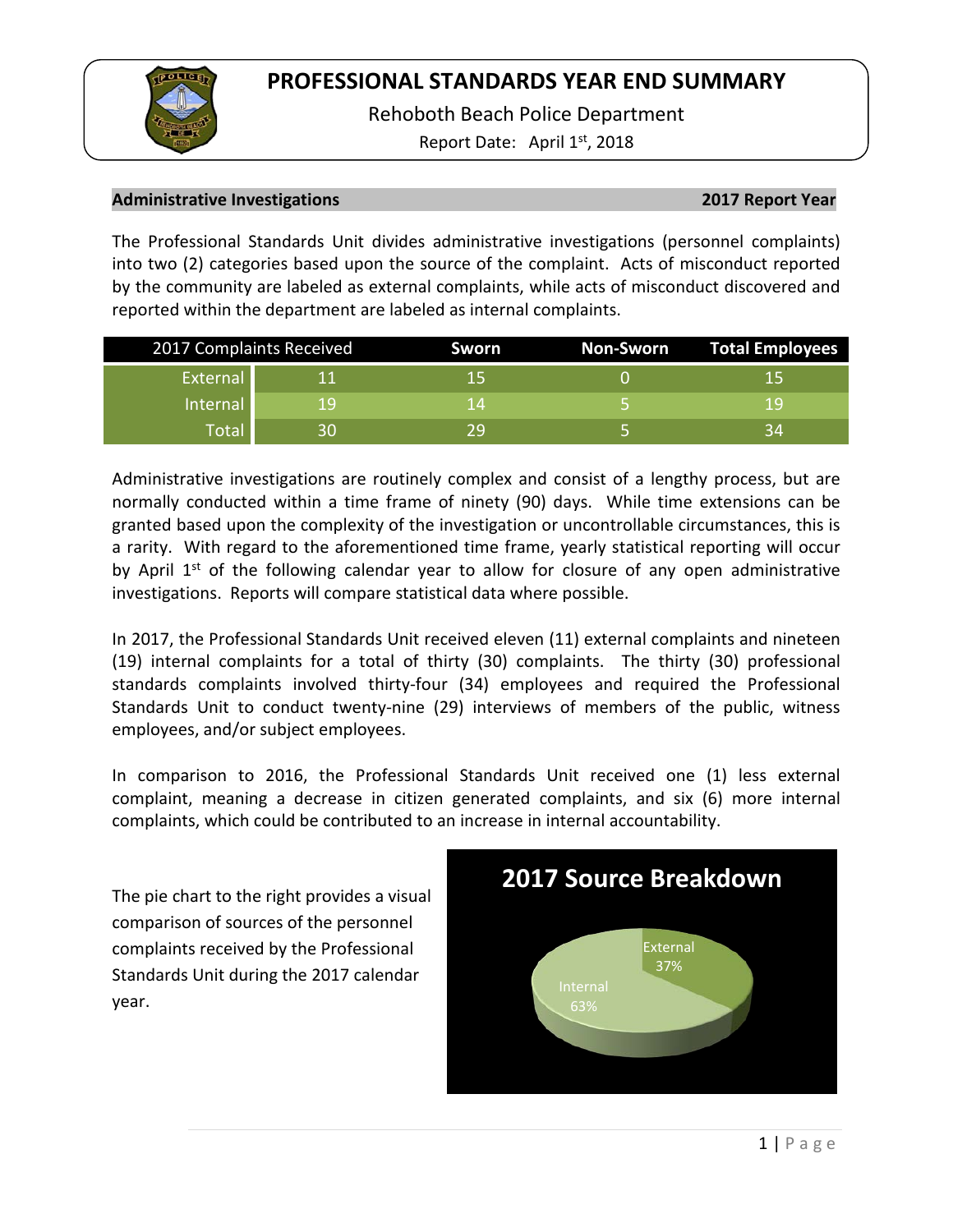

Rehoboth Beach Police Department Report Date: April 1<sup>st</sup>, 2018

## **Age & Tenure as a Complaint Factor 2017 Report Year**

The graphs below illustrate a breakdown by age and tenure of the thirty-four (34) employees involved in the 2017 professional standard complaints. The chart on the left illustrates the ages of those involved in the complaints and the chart on the right illustrates the tenure of the employees involved. Neither illustration reveals any evident trends or patterns; however the disproportion number of complaints associated with employees under the age of twenty-five (25) with less than five (5) years tenure can be directly associated to the yearly hiring of twentyfour (24) seasonal police officers that serve from May through October.



### **Classification of Complaints 2017 Report Year**

The Professional Standards Unit, which is responsible for investigating all personnel related complaints, receives a wide range of allegations over the course of the calendar year. For statistical reporting purposes, the Professional Standards Unit classifies these complaints into five types of allegations, which are;

| <b>Neglect</b> | When an employee fails to complete acts or responsibilities that are within the |
|----------------|---------------------------------------------------------------------------------|
|                | normal scope of the employee's duties.                                          |
| <b>CUBO</b>    | (Conduct Unbecoming an Officer) When an employee acts or behaves in a           |
|                | manner deemed inappropriate for the employee's position and/or employee's of    |
|                | the police department.                                                          |
| <b>UOEF</b>    | (Use of Excessive Force) When it is alleged that an employee used excessive     |
|                | force.                                                                          |
|                |                                                                                 |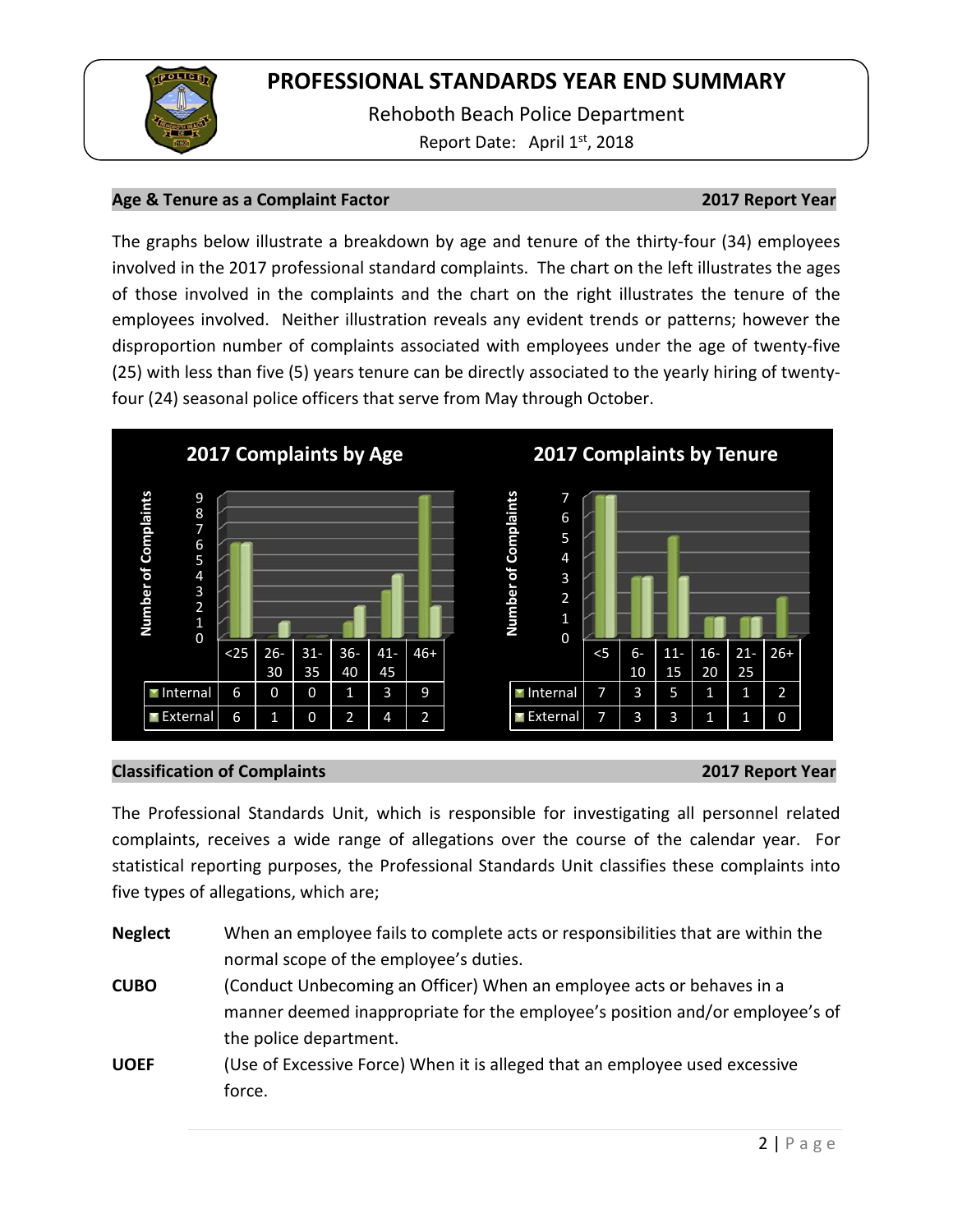

Rehoboth Beach Police Department

Report Date: April 1<sup>st</sup>, 2018

**TA** (Traffic Accident) When an employee was involved in and believed to be responsible for causing a preventable traffic accident. **Policy** When an employee has committed a policy violation that does not meet the above categories.

It is important to note that one (1) complaint can be classified as multiple allegations. For instance, if an allegation was made that an officer was rude and used excessive force, that one (1) complaint would be filed as two (2) allegations; one (1) under UOEF and another under CUBO. For this reason, thirty (30) total complaints in 2017 resulted in thirty-two (32) allegations.

|             |    |         |       |    | Allegation # of Internal % of Internal % of Total # of External % of External % of Total |       |
|-------------|----|---------|-------|----|------------------------------------------------------------------------------------------|-------|
| Neglect     | 15 | 79.0%   | 46.9% |    | 30.8%                                                                                    | 12.5% |
| <b>CUBO</b> | 2  | 10.6%   | 6.3%  | 8  | 61.5%                                                                                    | 25.0% |
| <b>UOEF</b> | 0  | $0.0\%$ | 0.0%  |    | 0.0%                                                                                     | 0.0%  |
| - TA        |    | 5.2%    | 3.1%  |    | 0.0%                                                                                     | 0.0%  |
| Policy      |    | 5.2%    | 3.1%  |    | 7.7%                                                                                     | 3.1%  |
|             | 19 |         | 59.4% | 13 |                                                                                          | 40.6% |

## **Classification of Investigative Findings 2017 Report Year**

Rehoboth Beach Police Department General Order 262A, Section 6 requires that upon completion of a professional standard investigation, it must be classified with one (1) of the following dispositions:

| Exonerated            | (Proper Conduct) Proof positive that no violation occurred.                                                                                                                 |
|-----------------------|-----------------------------------------------------------------------------------------------------------------------------------------------------------------------------|
| <b>Sustained</b>      | (Improper Conduct) Proof positive that a violation occurred.                                                                                                                |
| <b>Not Sustained</b>  | (Insufficient Evidence) A lack of evidence to prove a violation occurred or<br>did not occur.                                                                               |
| <b>Policy Failure</b> | Recognition that departmental policies or procedures failed to anticipate<br>the specific violation resulting in an immediate review/revision of the<br>policy in question. |
| <b>Unfounded</b>      | The violation did not occur or failed to involve departmental personnel.                                                                                                    |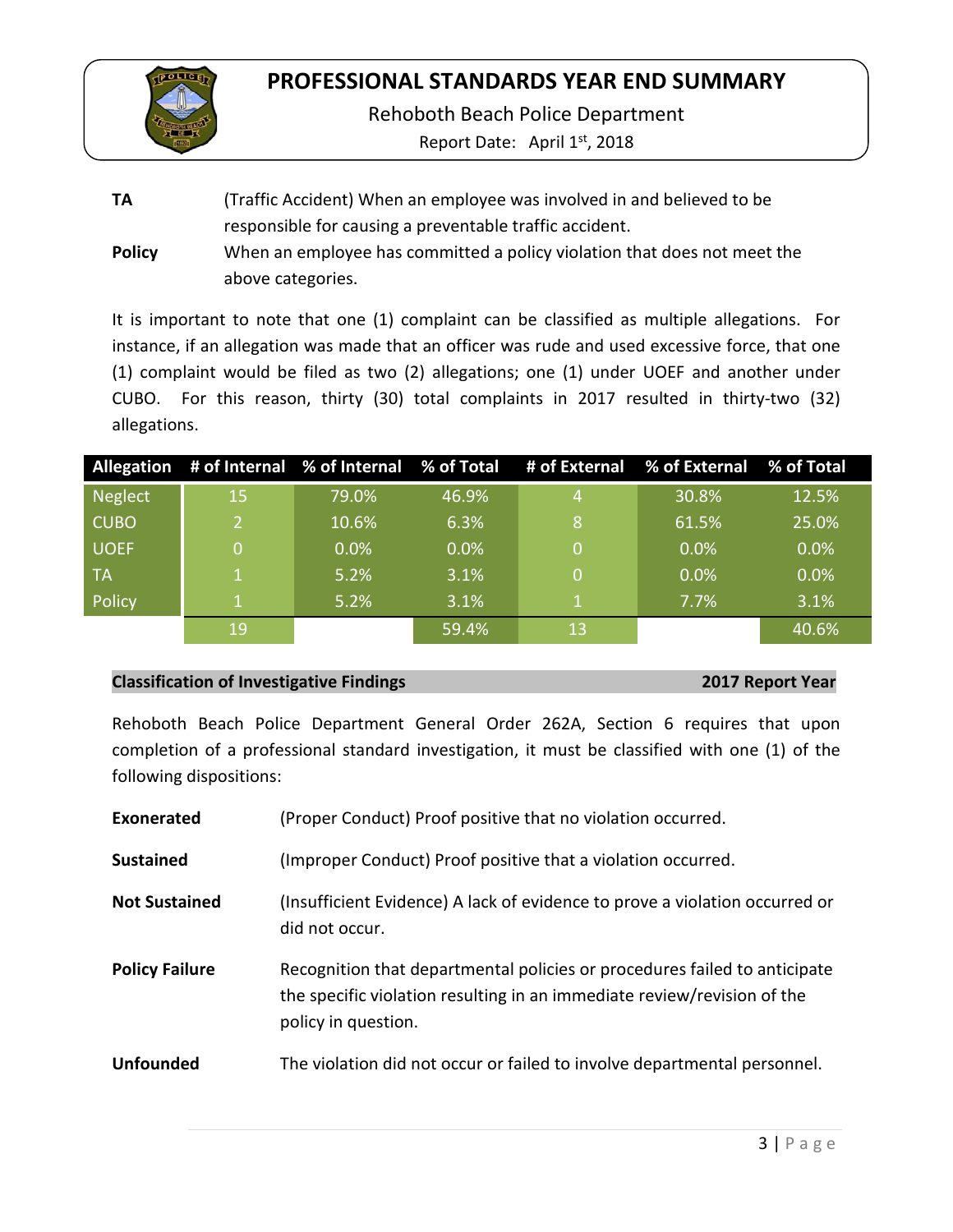Rehoboth Beach Police Department Report Date: April 1<sup>st</sup>, 2018

In 2017, thirty-four (34) total employees were subjects of Professional Standards Unit investigations resulting from thirty (30) total complaints. The below chart illustrates the dispositions of the investigations of the thirty-four (34) employees. One investigation involving three employees remains open.



**Corrective Action 2017 Report Year**

Of the five (5) disposition classifications listed above, only sustained outcomes result in some form of corrective action being taken against the employee. The chart below illustrates a breakdown of the types of corrective actions imposed upon the sixteen (16) employees who were subjects of professional standards investigations that were sustained.

It is important to note that corrective actions taken against employees are a result of sustained investigations and are determined by a disciplinary matrix associated with the departmental rules of conduct. Therefore, less serious violations of the rules of conduct will result in less punitive corrective actions, such as a notice of counseling or an official reprimand.